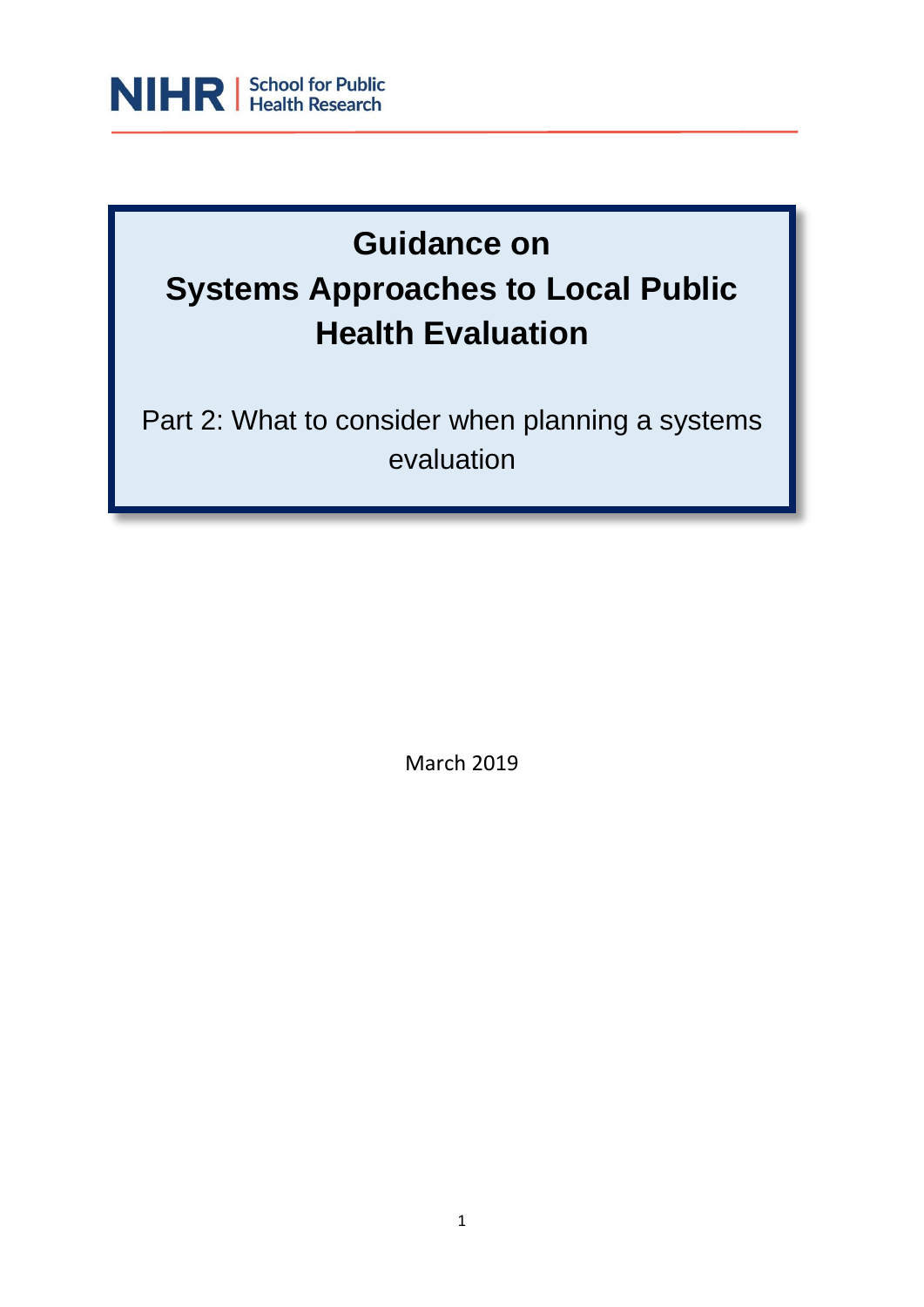

#### **For more information about the Systems Guidance project, please contact:**

Matt Egan, [matt.egan@lshtm.ac.uk](mailto:matt.egan@lshtm.ac.uk)

**This Guidance was produced by the Project 21 Systems Guidance Team as part of the National Institute for Health Research School for Public Health Research. The team comprises:**

- Matt Egan, Elizabeth McGill, Vanessa Er, Steve Cummins, Karen Lock, Natalie Savona, Dalya Marks, Mirela Andreeva, Mark Petticrew (PI): London School of Hygiene & Tropical Medicine.
- Tarra Penney, Martin White: University of Cambridge.
- Rachel Anderson de Cuevas, Lois Orton, Margaret Whitehead, Jennie Popay: Liverpool and Lancaster Universities Collaboration for Public Health Research (LiLaC).
- Frank de Vocht: University of Bristol.
- Petra Meier: University of Sheffield.
- Harry Rutter: University of Bath.
- Richard Smith: University of Exeter.

#### **Acknowledgements**

We gratefully acknowledge the contributions of all the community members, researchers, service providers, public health practitioners and other professionals who participated in this project. A special thanks to Lesley McFarlane, Damani Goldstein, Paul Ballantyne, Anne Cunningham, Kenneth Barnsley and Laurence Moore for providing suggestions and comments on an earlier draft

#### **Funding**

This project was funded by the NIHR School for Public Health Research (SPHR). The views expressed are those of the authors and not necessarily those of the NHS, the NIHR or the Department of Health & Social Care.

#### **Suggested citation:**

Egan M, McGill E, Penney T, Anderson de Cuevas R, Er V, Orton L, White M, Lock K, Cummins S, Savona N, Whitehead M, Popay J, Smith R, Meier P, De Vocht F, Marks D, Andreeva M, Rutter H, Petticrew M. *NIHR SPHR Guidance on Systems Approaches to Local Public Health Evaluation. Part 2: What to consider when planning a systems evaluation.* London: National Institute for Health Research School for Public Health Research; 2019.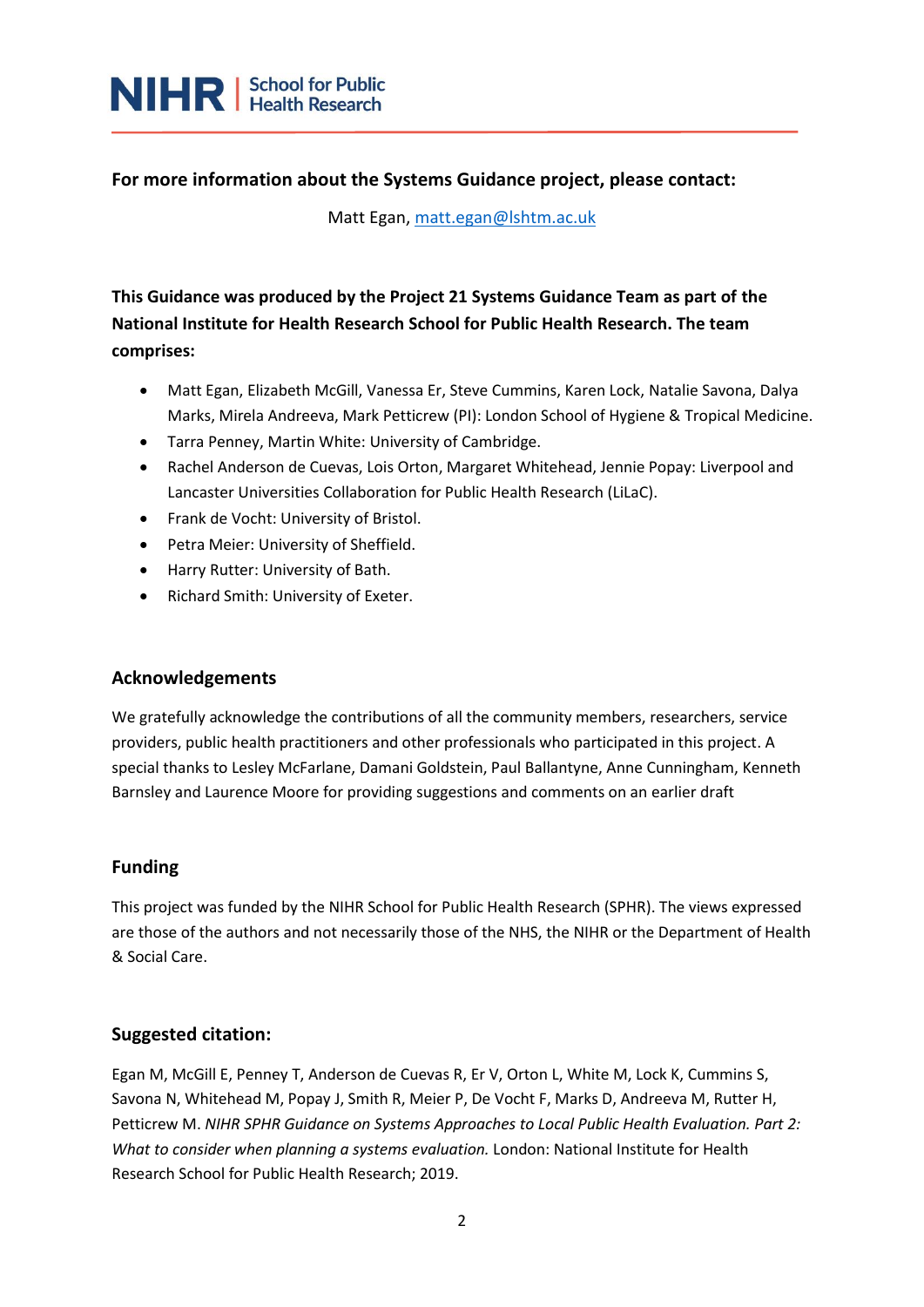

## **Contents**

|                                                                           | p4  |
|---------------------------------------------------------------------------|-----|
|                                                                           | p5  |
|                                                                           | p6  |
|                                                                           | p7  |
| 5. Examining problems and solutions from a systems perspective            | p8  |
|                                                                           | p9  |
| 7. Simple, complicated and complex interventions: a matter of perspective | p10 |
| 8. Deciding whether or not a systems evaluation is appropriate            | p11 |
| 9. Some other issues to consider when deciding on a systems approach      | p12 |
|                                                                           | p13 |
| 11. What types of systems evaluation methods are there?                   | p15 |
|                                                                           | p17 |
|                                                                           | p18 |
|                                                                           | p19 |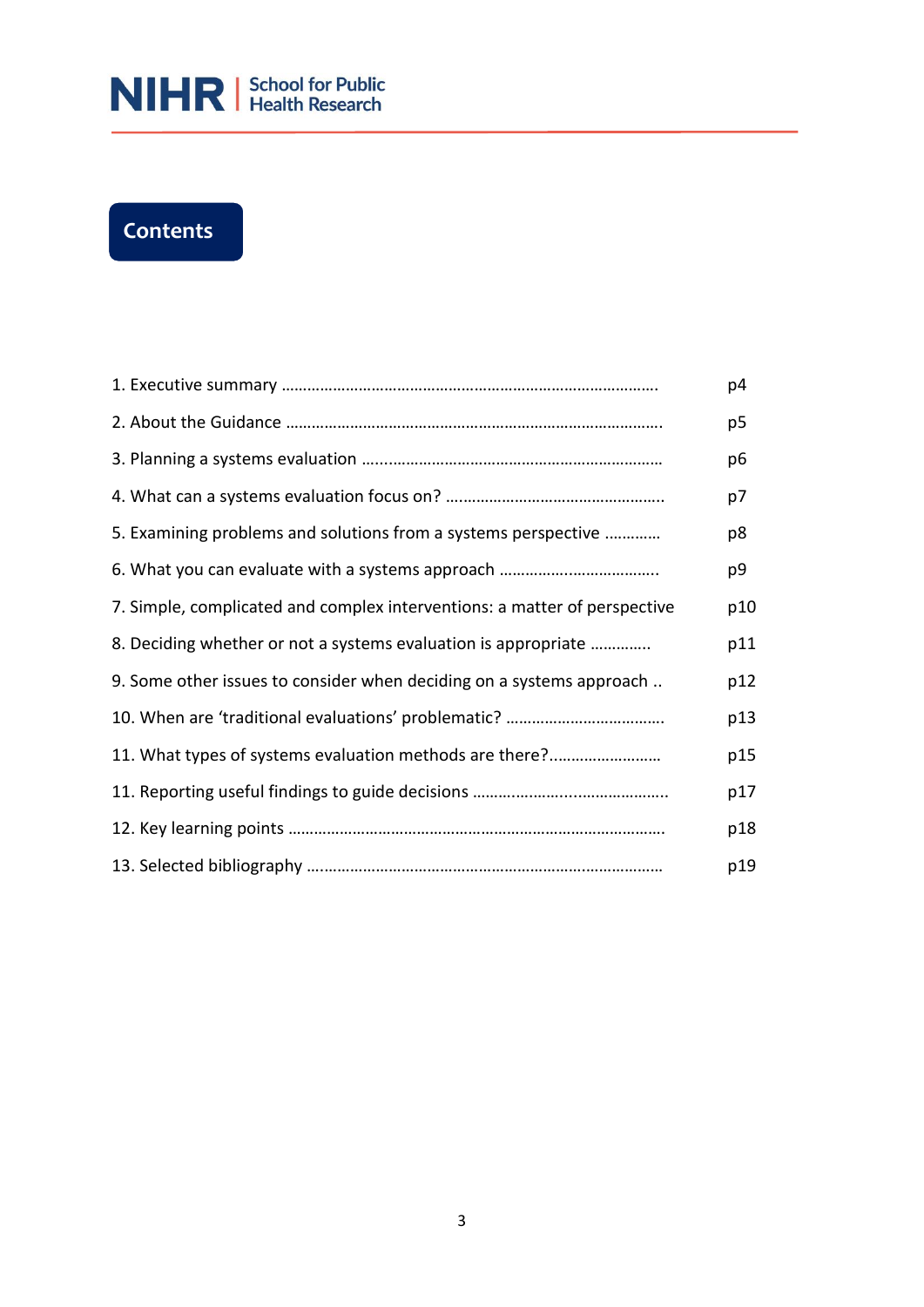

## **Part 2: What to consider when planning a systems evaluation**

#### **Executive summary**

Systems thinking can help you evaluate activities aimed at improving population health and reducing health inequalities. In Part 1 of this Guidance, we introduced systems thinking. In Part 2, we now consider the circumstances when it makes sense to adopt a systemsinformed approach to evaluation. Decisions about when and how to conduct a systemsinformed evaluation should take into account the evidence needs of decision makers. Evaluation planning also involves considering pragmatic issues such as the resources and skills available for evaluation. Once an evaluator has a clear idea of what the research is supposed to inform and what resources are available, it is time to consider the methodological options and design the evaluation. Figure 1 below summarises these steps.

In this Guidance, we introduce you to six different types of methodologies used in different systems evaluations. These types of methods have different, but overlapping, purposes and can be used to address different types of evaluation question. In common with much research, systems-informed evaluations face the challenge of producing findings that will really help improve decision-making. We provide some practical tips on how to report systems-informed findings in ways that decision-makers find useful and accessible: e.g. avoiding conclusions that focus exclusively on methodological issues or that simply restate that an intervention's impacts were 'very complex.' Clear and concise messaging that keeps in mind what the evaluation was meant to inform in the first place are crucial.



**Figure 1: Planning a systems-informed evaluation: decision cycle, practical considerations and methodological choices.**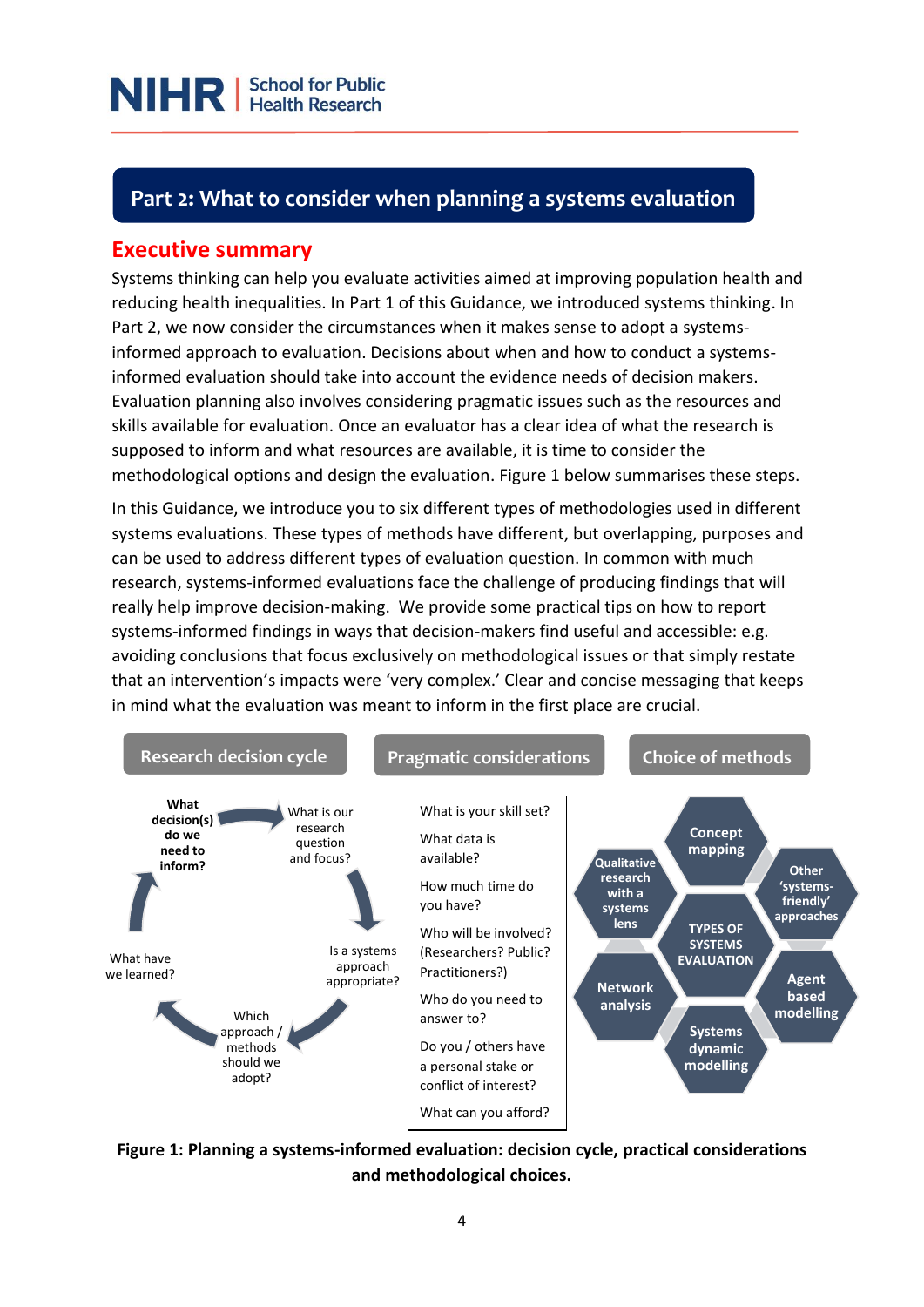

### **About this Guidance**

**.** 

In this Guidance, we want to help readers plan an evaluation by providing advice on whether or not a systems approach is the right way forward and, if it is, what type of approach to opt for. It is Part 2 of a series. In Part 1 we introduced readers to systems thinking.

We developed the Guidance to help local professionals and researchers evaluate public health policies, related services and interventions. We recognise that we live in a world of limited resources, including resources available for evaluation. Consequently, the choices of *what should be done?* and *what can be done?* are entangled – including choices about what to evaluate and how.

*A complex systems approach can overcome the frustration of having "the right answers to the wrong questions" for persistent public health problems.'* 

Rutter et al, 2017.

For this guidance we took inspiration from the quote above, and the paper it came from<sup>1</sup>: it highlights the need for evaluations to answer the 'right' questions to inform decision-making on how to tackle our most persistent public health problems. Evaluations can be criticised for having the "right answers to the wrong questions" if they have focused on what can be easily measured whilst neglecting some of the thornier, messier, hard-to-measure issues that, nonetheless, have a potentially crucial role to play in a successful public health strategy. Here we will advocate putting the decision makers' needs first in your evaluation planning. Methodological considerations, including whether or not to adopt a systems approach, flow from our understanding of what the research need actually is.

**How did we produce the Guidance?** We consulted international experts and UK professionals who work in public health and allied sectors. Our preparation included three practitioner workshops to guide us at different stages of producing the Guidance. We provide more details of our methods and our literature review in separate publications.

**A note on terminology.** Technical jargon can help people describe things more precisely but can also be off-putting and confusing. This guidance will attempt a compromise between plain English and explained jargon. Part 1 of the Guidance includes a glossary table, with examples, for many of the most commonly used 'systems' terms.

 $1$  Rutter H, et al. (2017). "The need for a complex systems model of evidence for public health." The Lancet 390(10112): 2602-2604.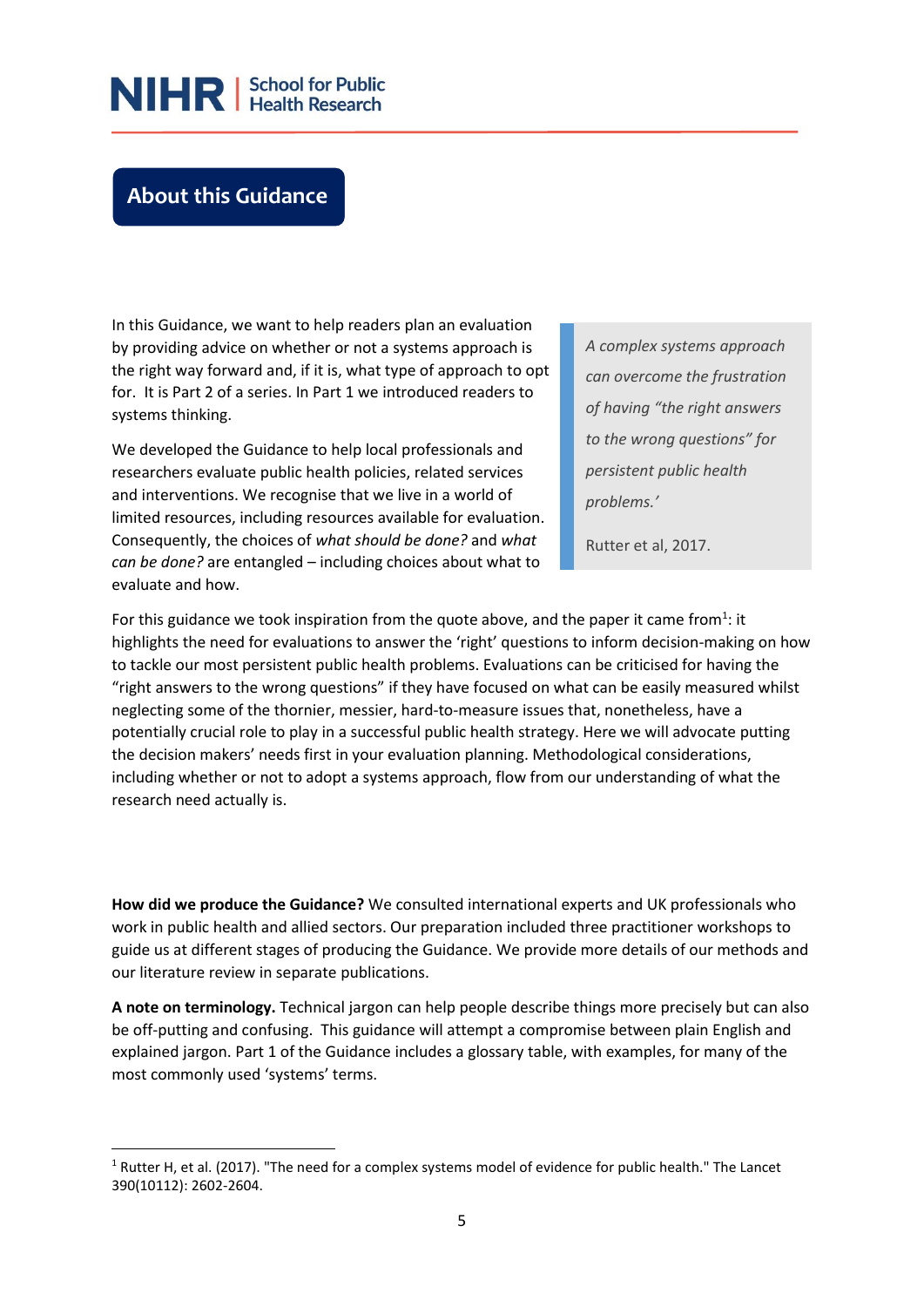

## **Planning a systems evaluation**

**In the decision cycle in Figure 1, we outline some key questions an evaluator might want to ask when planning a systems evaluation. It is circular because an evaluation should begin with a question about what decision(s) the evaluation will inform and leads to learning points that prompt new decisions for both deliverers and evaluators.**



#### **Figure 2: Decision cycle and pragmatic considerations for a systems evaluation**

However, in our experience, diagrams like this suggest a logical, staged process that rarely turns out so neat in practice. For one thing, pragmatic considerations run alongside these decision points (as they do in the box in Figure 1), and these will also influence the kinds of evaluation one can do. Incidentally, we are not assuming here that research evidence is the only, or even main, factor influencing decisions. There has been lots written by others about how policy makers and practitioners think (or avoid thinking) about evidence when making decisions – literature we do not cover in any detail here.

We will outline some of the questions an evaluator might want to consider when planning a **systems evaluation**. These include:

- (i) What research questions or focus a systems evaluation might have?
- (ii) When is a systems approach appropriate (and when not)?
- (iii) Why might a 'traditional' evaluation approach be problematic?; and
- (iv) What different systems methods can be adopted?

We will end the section with some comments about how to draw out useful findings that can be translated into practice.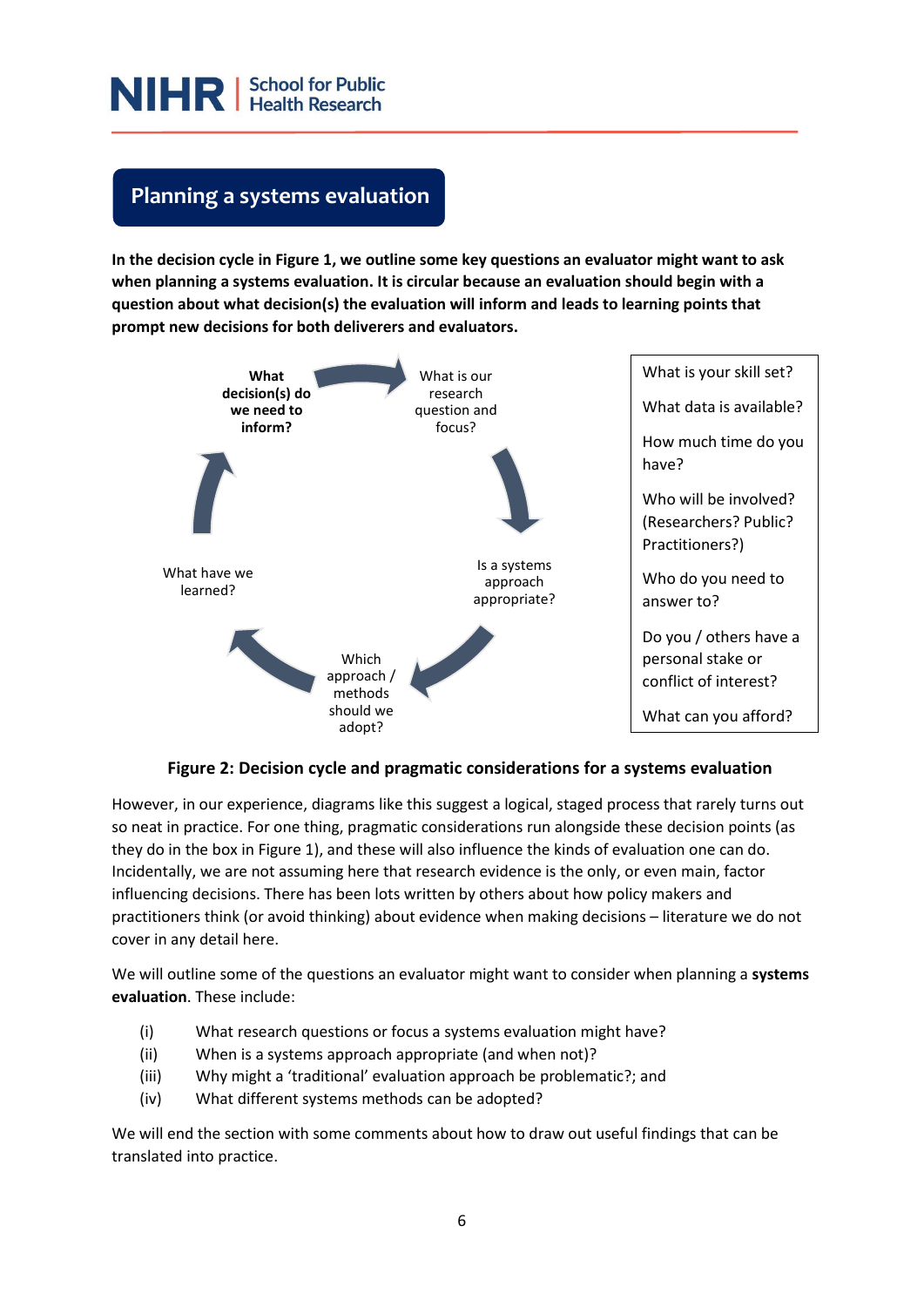

## **What can a systems evaluation focus on?**

**Here we consider what a systems evaluation might focus on. This can mean thinking about what the evaluation is intended to reveal, and about the kinds of interventions or activities the evaluation can assess.**

*Evaluation: The making of a judgement about the amount, number, or value of something; assessment.*

Oxford Dictionary Definition

Decisions about what policies and interventions to put into practice are often subtly different to the kinds of research questions that evaluations can address. Decisions about practice tend to be value-based: e.g. *Is this the right thing to do? What is the best thing we can do given current circumstances? What can we do to make things better?*

Decisions about what to evaluate tend to be more specific and measurable. *Is this intervention effective at achieving X?* 

*Does it have any unintended consequences? Who tends to benefit and who does not? What helps or hinders delivery?*

So evaluations do not answer every kind of question that decision makers ask, but they should provide useful and reliable information to reduce uncertainty and inform value-based choices.

Over the next two pages we outline some of the issues a systems evaluation might focus on to inform practice decisions. Are all the types of research we describe 'evaluations'? That depends on the definition of 'evaluation'. On the next page, we describe approaches to research that can be considered to be part of a wider evaluation process, such as: identifying factors that contribute to a specific problem or its solutions; and modelling hypothetical scenarios that help in considering the potential impacts of interventions before they have even been implemented. On the following page, we talk about the types of interventions that an evaluation might seek to assess – an assessment of an intervention is probably what most people immediately think of when they hear the term 'evaluation.'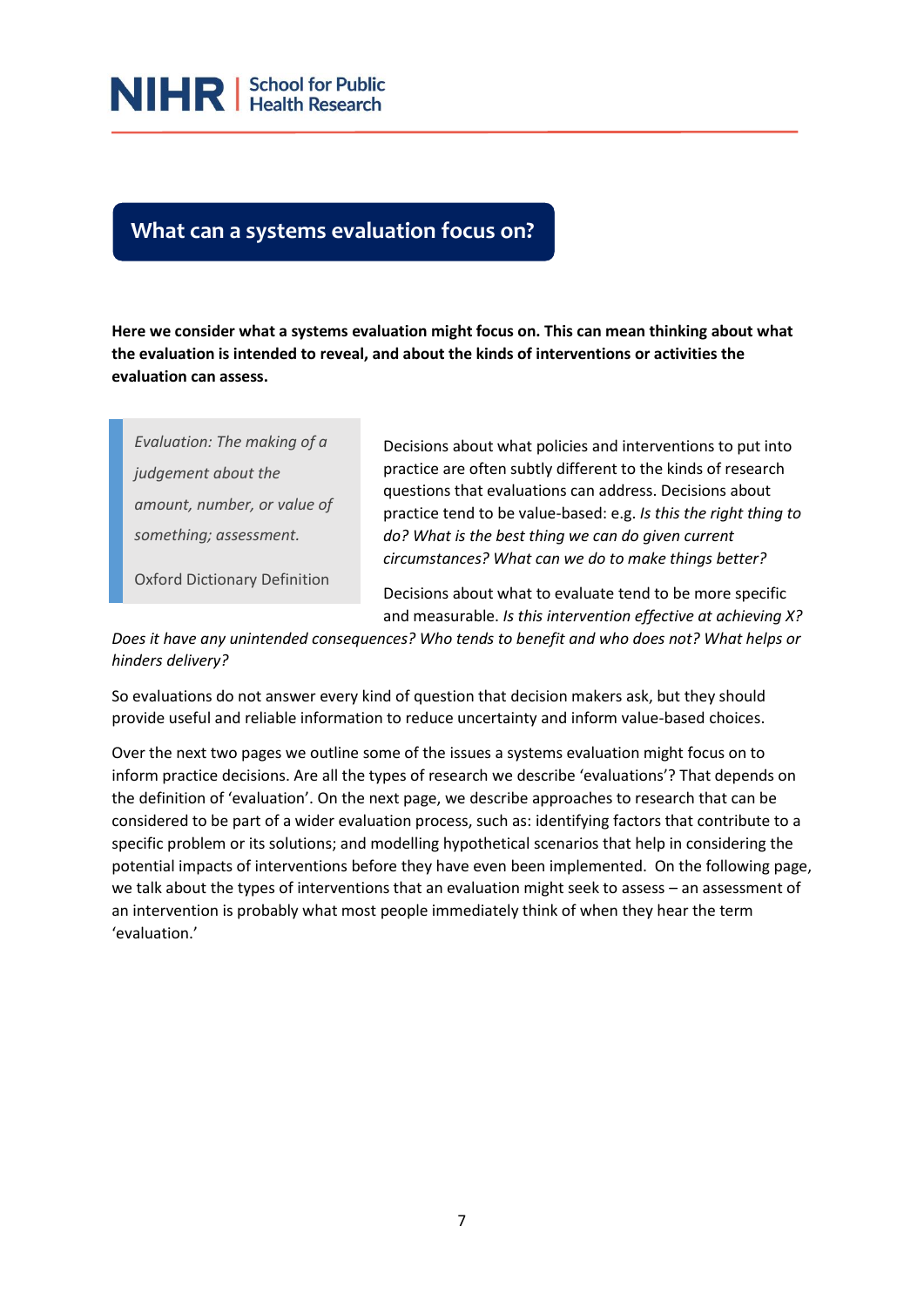

## **Examining problems and solutions from a systems perspective**

#### **In Figure 2 we outline 3 broad usages of systems approaches that focus on examining public health problems and identifying potential solutions. These are:**

- 1. **Understanding problems** for example, mapping out the many, linked causes of obesity, or homelessness, or whichever issue is being addressed. This 'map' can look like anything from a graphical depiction of the links between a few key factors, to a more formalised set of quantified relationships across a system.
- 2. **Identifying levers of change** for example, assessing policy options and processes available to local planners who want to change the local food environment, or opportunities for making local public and third sector services better aligned to address a particular issue. When faced with a confusing array of legislative powers and opportunities to develop local innovative practice, a study of 'what can be done?' can be particularly valuable to local decision makers.
- 3. **Comparing hypothetical scenarios** This can be done as a thought experiment or with computational modelling approaches. For example, modelling what would happen if fast food takeaways were banned 500m, 200m or 100m from local schools.



**Figure 3: Identifying problems and solutions with a systems approach**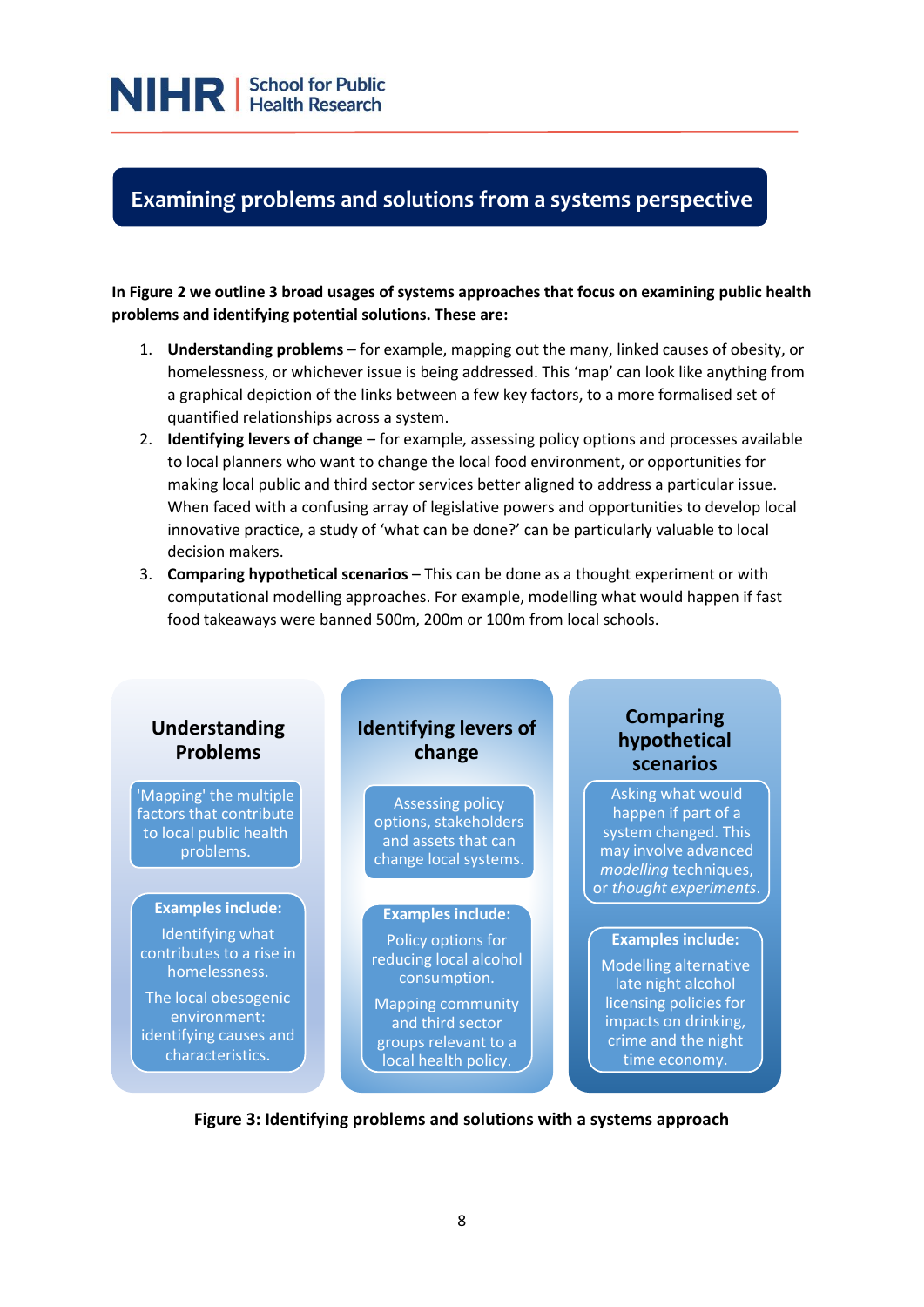

### **What you can evaluate with a systems approach**

#### **In Figure 4, we identify three broad types of system change that an evaluation might want to examine. These are:**

- **1. Changing a single point in a system.** Seemingly simple, narrowly focused changes can lead to complex and unpredictable responses across a wider system. So simple interventions can have complex consequences.
- **2. Changing many points in a system.** Some interventions change many points in a system. A strategic attempt to tackle a problem by changing many different contributors to that problem is sometimes called a 'whole system' approach.
- **3. Changing relationships within a system.** This is a different type of system change, focusing more on encouraging stakeholders from different parts of the system to work together with the aim of aligning goals, resources and activities. Here, evaluators face the challenge of assessing how this joint working can best be achieved, and what its impacts might be.



#### **Figure 4: Different kinds of systems changes that can be evaluated**

Many public health interventions involve all three kinds of system change. Still, it may make sense for an evaluation to focus on one point of intervention only, or one form of relationship change. Perhaps there is lack of evidence on that point, or perhaps that is the point around which an important decision needs to be made. This idea that complexity is always with us – but that does not mean that evaluations should aways try to consider every aspect of complexity – is discussed more in the following sections.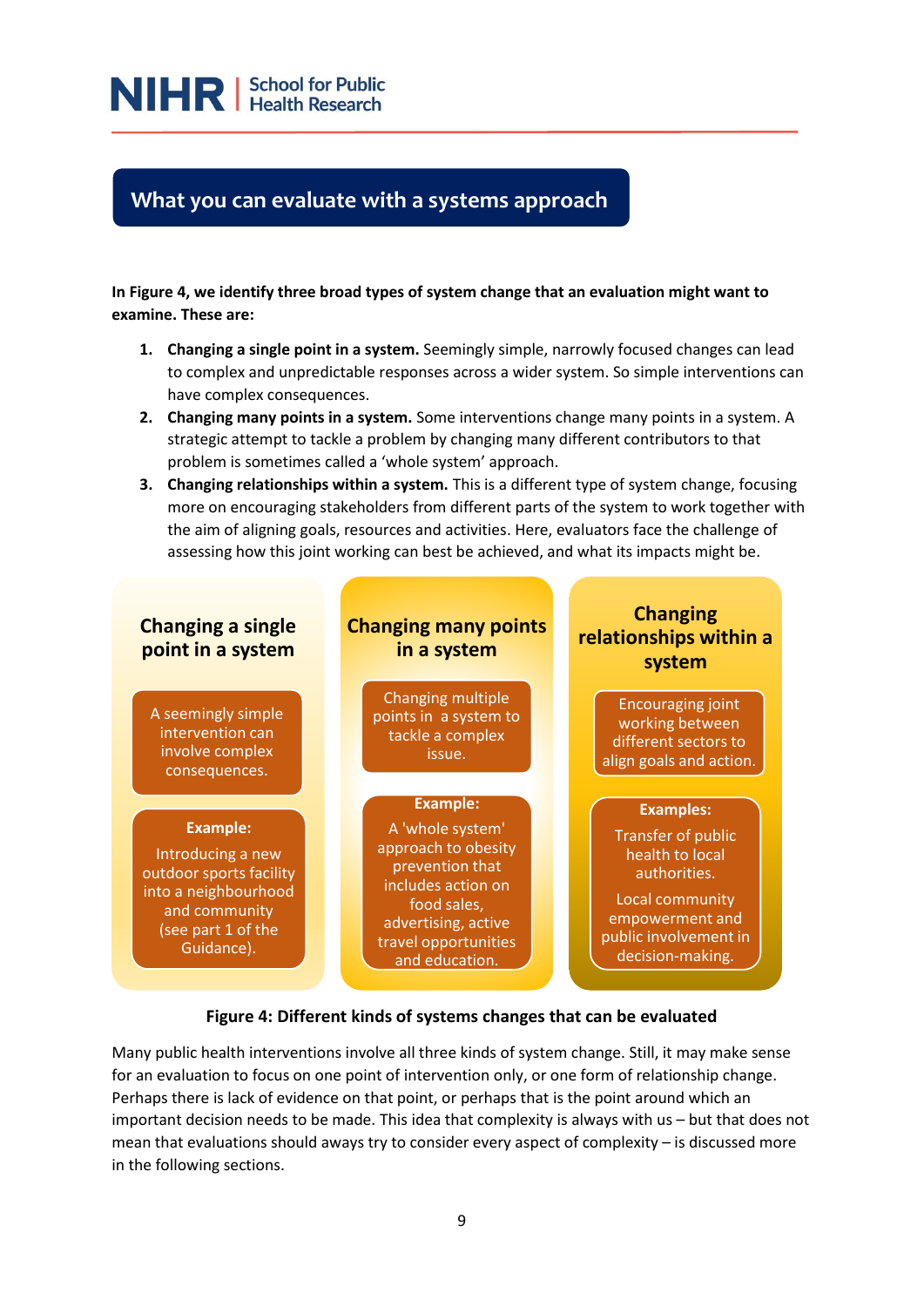

## **Simple, complicated and complex interventions: a matter of perspective**

**Some readers with an interest in complexity will know that interventions are sometimes grouped into three broad types:** *simple***,** *complicated* **and** *complex***.**

- A simple intervention is like an easy recipe from a cookery book: follow the recipe exactly and you get the same results again and again.
- A complicated intervention is something far more difficult and technical but once the technical difficulties are mastered it can be replicated exactly. Like building a circuit board.
- A complex intervention is less predictable and unreplicable: technical expertise might help, but so might experience, personality, favourable environment and luck. Like raising a child.

Do interventions really fall neatly into these three types? No, the world is rarely that neat but the typology is still useful so long as we remember that the simplicity or complexity of the intervention is often just a matter of perspective.

#### **The example of dimming street lights.**

Many towns and cities are dimming street lights to save money and energy. In one sense, the dimming of the street lights is a simple intervention affecting one point of the system (the lights) in one way (they get dimmer). However, it is also a complicated intervention: dimming a town's lights is not as easy as it might sound – it can be a technical challenge requiring different kinds of specialist expertise. Finally, we can choose to treat this as a complex intervention by taking in the wider range of



stakeholders and factors involved in making this a politically and publicly acceptable intervention, such as local government, environmental lobbying, the public, the media and others that might shape how the intervention occurred and how different people responded to it. The intervention alone does not tell us which perspective to take. It depends on what decision you want to inform.

- If you want to know if street light dimming achieved the core objectives of saving money and energy it can be treated as **a simple intervention** with an evaluation that focuses on economic and energy saving impacts, perhaps comparing different levels of lamp brightness.
- If you also want to see if dimming the lights led to any unintended consequences (e.g. on road crashes, crime, feelings of safety, or other emergent issues), the evaluation could treat it as **a simple intervention with potentially complex consequences.**
- If you want to inform technicians about how best to actually engineer the light dimming, your evaluation could focus on the **complicated** technical choices, problems and solutions that arose, so that the intervention is easier to implement successfully in the future.
- Or you may want a much more **complex perspective**, which for example, examines how political action of this kind occurs, or how (and whether) economic and environmental objectives and stakeholders representing them can be brought into alignment when developing local policy.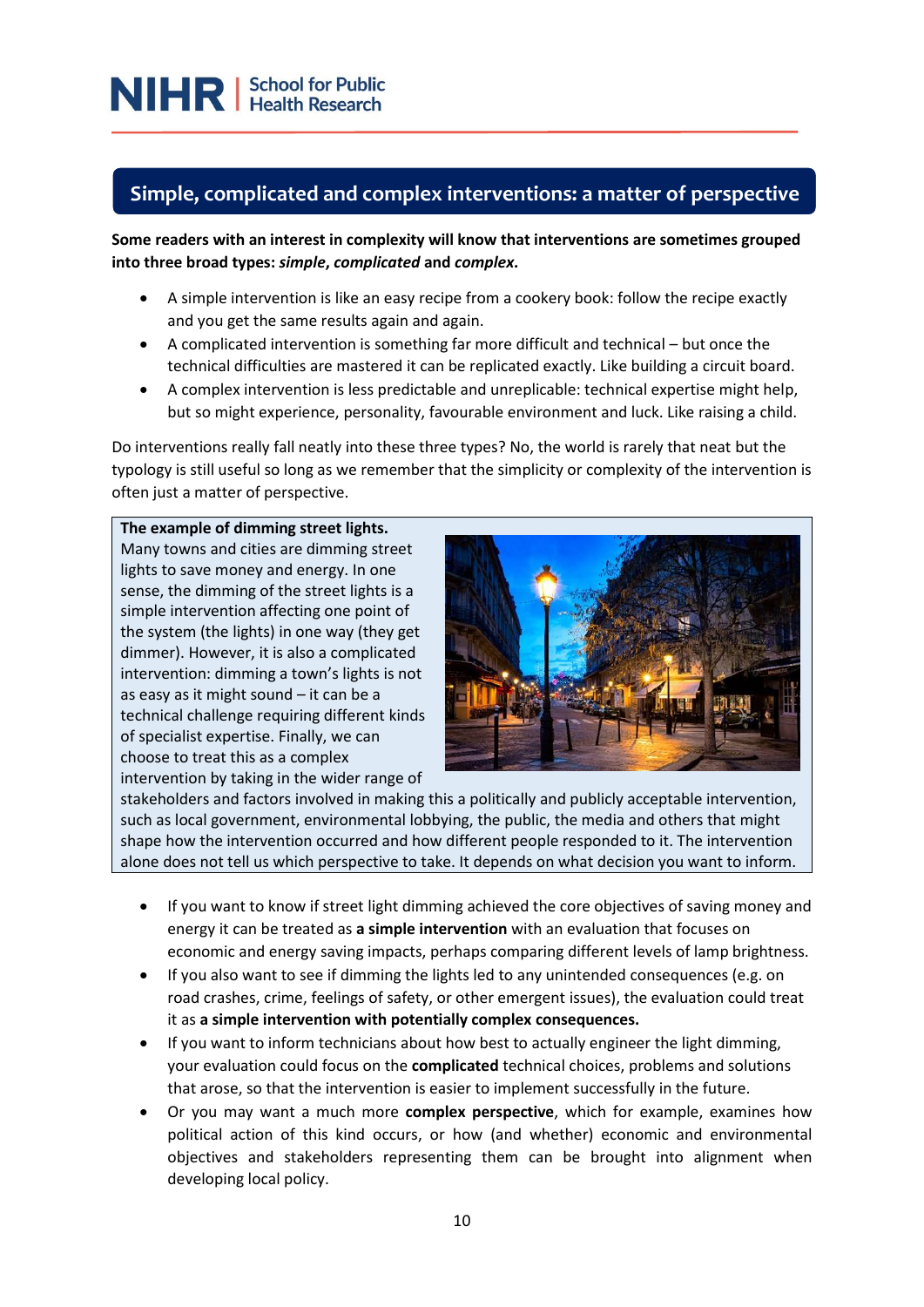

## **Deciding whether or not a systems evaluation is appropriate**

**A systems-based approach may not always be useful. Even if it seems worthwhile to adopt a complexity lens, that does not mean that** *every* **aspect of complexity really needs to be explored. This would require a lot of resources, and may not even be particularly helpful to decision makers. The key is deciding what decisions need to be made and what evidence would most usefully inform those decisions.**

Evaluators need to think about whether taking a systems approach will practically enhance the evaluation; that is, whether it will increase the usefulness of the evaluation evidence to decision makers. A pragmatic balance therefore needs to be struck between appropriately and accurately representing the complexity of the intervention, and producing findings that are meaningful and useful. The following questions may be helpful in striking this balance.

#### **Will a complex systems perspective be useful for my evaluation?**

To answer this question, first consider what your stakeholders (i.e. your evidence users) really want to know about:

- If your users only want to know about the effects of the intervention on the individuals who received it, they may not be interested in a wider system perspective (though that may simply be because they are not aware that this could be useful to them).
- Users may not find a systems approach useful if they are unable to act on the findings. For example, we know that poverty is affected by global economic policies – but local public health practitioners or councillors do not influence these in the course of their daily work.
- Although interventions of any size can be viewed from a systems perspective, it may not be as useful to do so if the intervention only acts on a very small scale for a specific group of people within a generally stable wider system.



#### **The butterfly effect**

The butterfly effect is a metaphor used in chaos theory to describe how even a very small action can have large consequences: i.e. the beating of tiny wings prompts an escalating change to an atmospheric system that ultimately leads to a tornado. Even if this is so, we cannot put resources into assessing the system-wide impacts of every small activity – no more than we should expect lepidopterists (butterfly experts) to spend their time and money assessing the impacts of wing flaps on weather systems.

We can, however, stay open to the possibility of such an effect – and be ready to give it our attention if it starts to look more likely.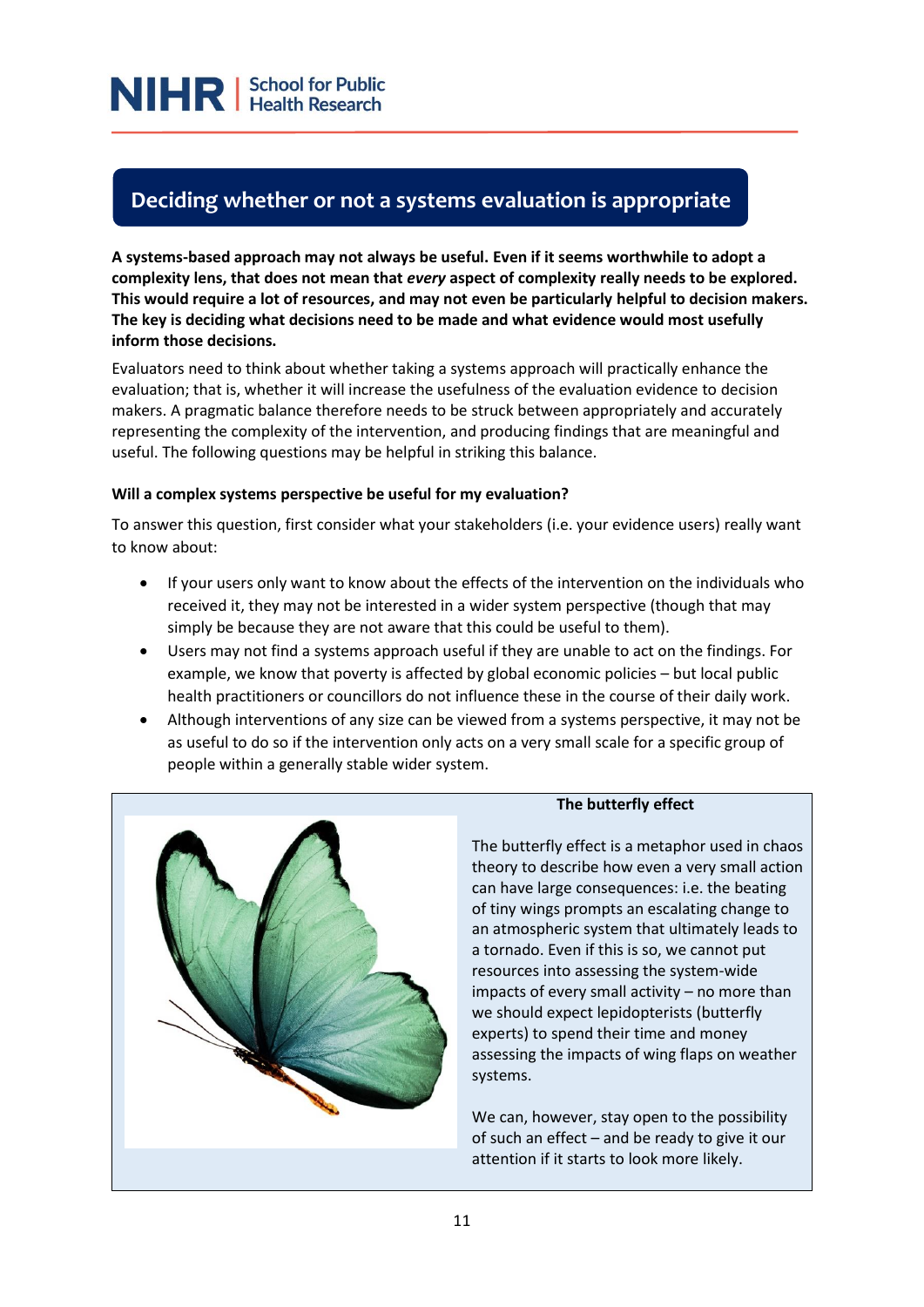

## **Some other issues to consider when deciding on a systems approach**

#### **At what level(s) does the intervention have its effects?**

If the intervention involves changes to wider structures or systems (e.g. through regulation, or new policies, or through the reorganisation of services, or delivery of services) then a systems perspective is more likely to be helpful. This could involve considering the impacts of the intervention at different levels – for example the individual level, the family level, the community level, the organisational level and the societal level. It could also consider how these effects interact at each level.

#### **Do the intervention effects spill-over into other sectors, or areas?**

Some interventions affect mainly a small number of outcomes; however, many interventions have effects across many sectors. Free school meals, for example, have been advocated as means of improving health, educational attainment, employability and even the military strength of a nation! They may also have unanticipated adverse effects – for example, targeted rather than universal free school meals may increase stigma for those who receive them.

#### **Does the intervention affect the social, cultural or physical environment into which it is introduced?**

Public health interventions often interact with their environment; an evaluation could explore the extent to which this is the case. For example, some interventions do not only change individual level impacts, but also change social norms; legislation to restrict smoking in public places affected smoking rates, but it also affected the wider acceptability of smoking in public places. This, in turn, may have affected individual smoking rates.

#### **What are the processes and mechanisms which lead to impacts?**

Decision makers and evaluators may want to know about the processes and mechanisms by which impacts are produced by the intervention of interest. From a systems perspective, this does not mean the ways in which these are produced within individuals. Rather, it means the system-level mechanisms. In other words, by what means does the intervention change the wider system (its structures and processes) to bring about change in individuals?

If (some of) the above aspects of systems are relevant to your intervention, and relevant to the decisions your stakeholders are likely to make, then a systems perspective may be worth considering.

**Finally**, many people find it helpful to consider where the evidence users' main uncertainties lie. If their uncertainties are to do with the simple effects of an intervention, then this is where the evaluation should focus, at least in the first instance. If their uncertainties relate to spill-over effects (as above), then data collection can be directed towards this topic. However, this is not a hard and fast rule, because decision makers may inadvertently or deliberately focus on simpler, non-system issues. In such cases the evaluator may want to think through the system-level issues, and then direct the evidence users' attention (and the evaluation) towards these areas, if appropriate.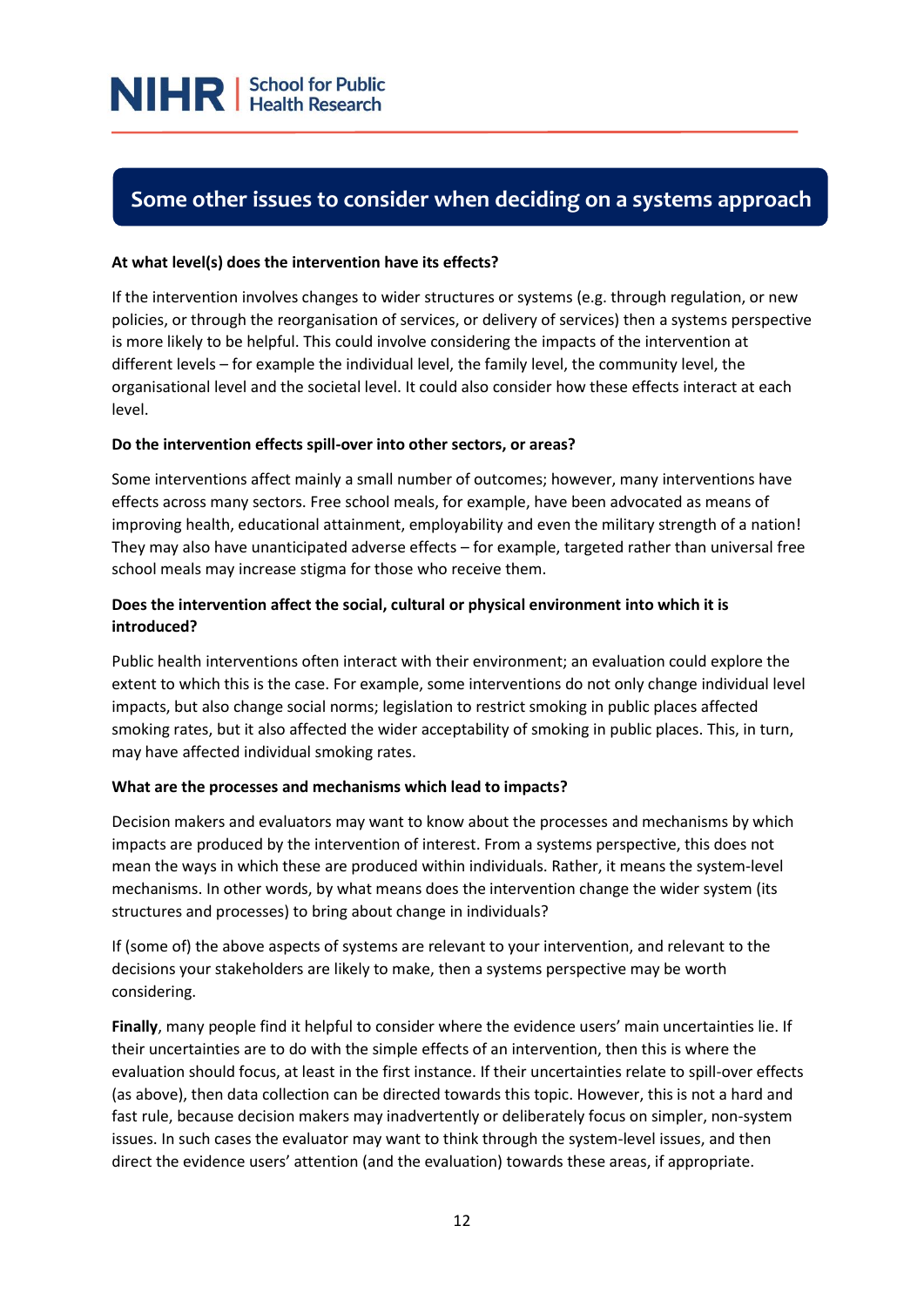

## **When are 'traditional evaluations' problematic?**

#### **As well as asking whether a 'systems' approach is useful for an evaluation, we can also turn the question around and ask why a 'traditional evaluation' might be problematic.**

The term 'traditional evaluation' is itself problematic. There are many different evaluation designs and methodological innovation takes place across the field. Here, we will focus on a research design that many will recognise (see Figure 4). It combines impact and process evaluations. Changes in a particular outcome or outcomes are obtained by comparing measurements taken before and after an intervention. A population receiving the intervention is compared to a (hopefully similar) comparison population who do not receive it. A process evaluation is also conducted to learn more about factors affecting implementation and impact, often by interviewing implementers and people receiving the intervention. The evaluators may examine whether the intervention plays out differently depending on the presence or absence of different processes or other contextual factors (e.g. type of area, population differences, organisational differences).



#### **Figure 5: A commonly used evaluation approach**

These kinds of evaluations, done well, can help reduce certain types of bias and are particularly useful when thinking about an intervention with a clear start date, goal and suitable comparison population. **Still, there are some** *problems and limitations***.** Table 1 presents some of the difficult questions people have been asking about traditional evaluations. Many evaluators – not only system scientists – have raised these concerns. Considering them could help evaluators decide when (and when not) a traditional evaluation is appropriate.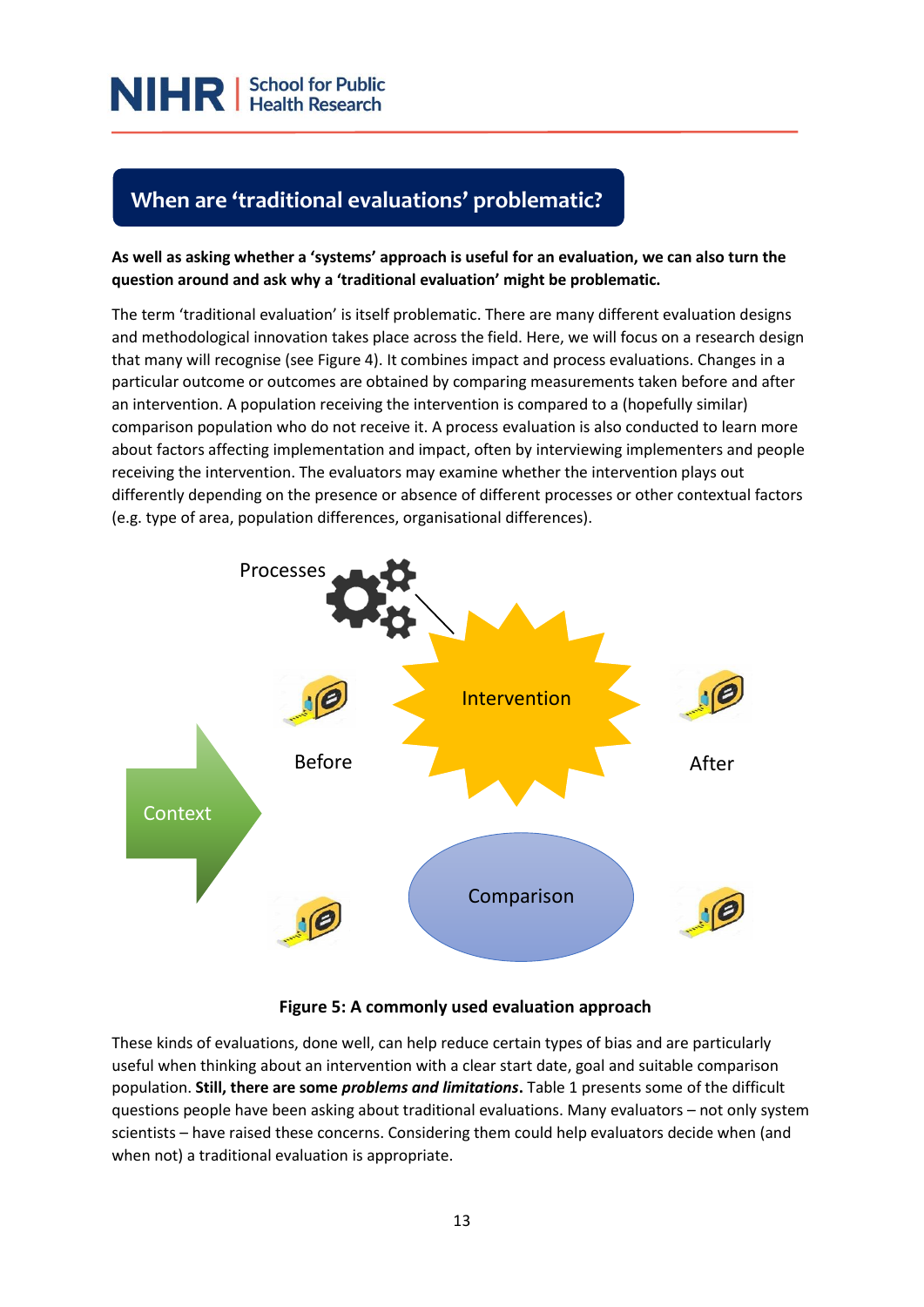# NIHR | School for Public

| <b>QUESTION</b>                                                                    | <b>EXPLANATION</b>                                                                                                                                                                                                                                                                                                                                                                                                                                                                                       | <b>WHEN CAN A TRADITIONAL</b>                                                                                                                                                                                                                                                                                                                     |
|------------------------------------------------------------------------------------|----------------------------------------------------------------------------------------------------------------------------------------------------------------------------------------------------------------------------------------------------------------------------------------------------------------------------------------------------------------------------------------------------------------------------------------------------------------------------------------------------------|---------------------------------------------------------------------------------------------------------------------------------------------------------------------------------------------------------------------------------------------------------------------------------------------------------------------------------------------------|
|                                                                                    |                                                                                                                                                                                                                                                                                                                                                                                                                                                                                                          | <b>EVALUATION BE PROBLEMATIC?</b>                                                                                                                                                                                                                                                                                                                 |
| <b>What are</b><br><i>interventions</i><br>and are they<br>the norm?               | The term intervention is not always helpful<br>(although we use it). Many local services run<br>more or less continuously with periodic<br>tweaks and adjustments. Stand-alone<br>'interventions' (or programmes of                                                                                                                                                                                                                                                                                      | If you are assessing activities that have no<br>clear start date (and in some cases no<br>clear end date). Or an intervention that<br>cannot be easily untangled from the<br>delivery or impacts of other activities                                                                                                                              |
|                                                                                    | interventions) with clear start dates, distinct<br>delivery and impacts are rare, yet evaluations<br>focus on them.                                                                                                                                                                                                                                                                                                                                                                                      | taking place at that time.                                                                                                                                                                                                                                                                                                                        |
| Should we<br>always have<br>primary<br>outcomes?                                   | Local services and activities can have many<br>goals and complex consequences. Pre-<br>specified primary outcomes may help our<br>study design and statistics but may also give<br>us misleading or incomplete findings if<br>evaluations systematically ignore a much<br>wider range of important benefits and harms.                                                                                                                                                                                   | If you lack compelling reasons for picking<br>a particular outcome as being the most<br>important. Statistical convenience or the<br>requirements of funding bodies are not<br>compelling reasons, but the needs of<br>decision makers or a theory of change<br>could be.                                                                         |
| Do we<br>confuse<br>important<br>with<br>measurable?                               | Evidence to inform public health decision-<br>making is skewed towards supporting<br>interventions that are easier to evaluate: e.g.<br>therapeutic medicine, or other activities that<br>target individuals or (relatively) small groups.<br>More complex interventions risk being<br>undervalued simply because there are fewer<br>studies that have evaluated them and because<br>some of the studies that have been conducted<br>are limited in scope or considered<br>methodologically problematic. | When attempts to evaluate bigger,<br>messier public health activities (like urban<br>regeneration, transport strategies and<br>community empowerment) risk being<br>over-simplified or abandoned because<br>evaluators struggle to design robust,<br>affordable evaluations using traditional<br>approaches.                                      |
| Why place<br>such<br>emphasis on<br>measuring<br>non-<br>replicable<br>'outcomes'? | Evaluators try incredibly hard to produce<br>robust, precise measures of effects.<br>Unfortunately, differences in setting,<br>implementation and changes over time<br>continually affect implementation and<br>impacts. The goal posts are always moving,<br>undermining assumptions that the effects we<br>have measured so carefully will ever be<br>repeated.                                                                                                                                        | If an intervention is not likely to be<br>replicable, it is time to ask how useful it is<br>to focus evaluations on obtaining highly<br>precise measures of specific impacts.<br>Theories about how the intervention has<br>interacted with the wider system *may*<br>lead to findings that are more<br>transferable across contexts.             |
| Do we have<br>to report<br>findings<br>after they<br>have<br>happened?             | Many evaluators avoid early reporting of<br>findings for fear that these may affect how an<br>intervention is subsequently delivered.<br>However, findings published too late to<br>influence intervention delivery are also a<br>problem. Concerns about late reporting of<br>findings can be taken further still: perhaps<br>evaluators should try to predict future, longer<br>term impacts: e.g. by modelling the impacts of<br>theorised changes.                                                   | If an intervention's delivery or its impacts<br>could take years to occur. If the<br>intervention and impacts are hard to<br>reverse once in place and affect many<br>people. Modelling studies can be<br>conducted before or during an<br>intervention - and do not preclude<br>evaluators from going on to evaluate the<br>actual intervention. |

#### **Table 1: Some difficult questions that can make 'traditional evaluation' problematic**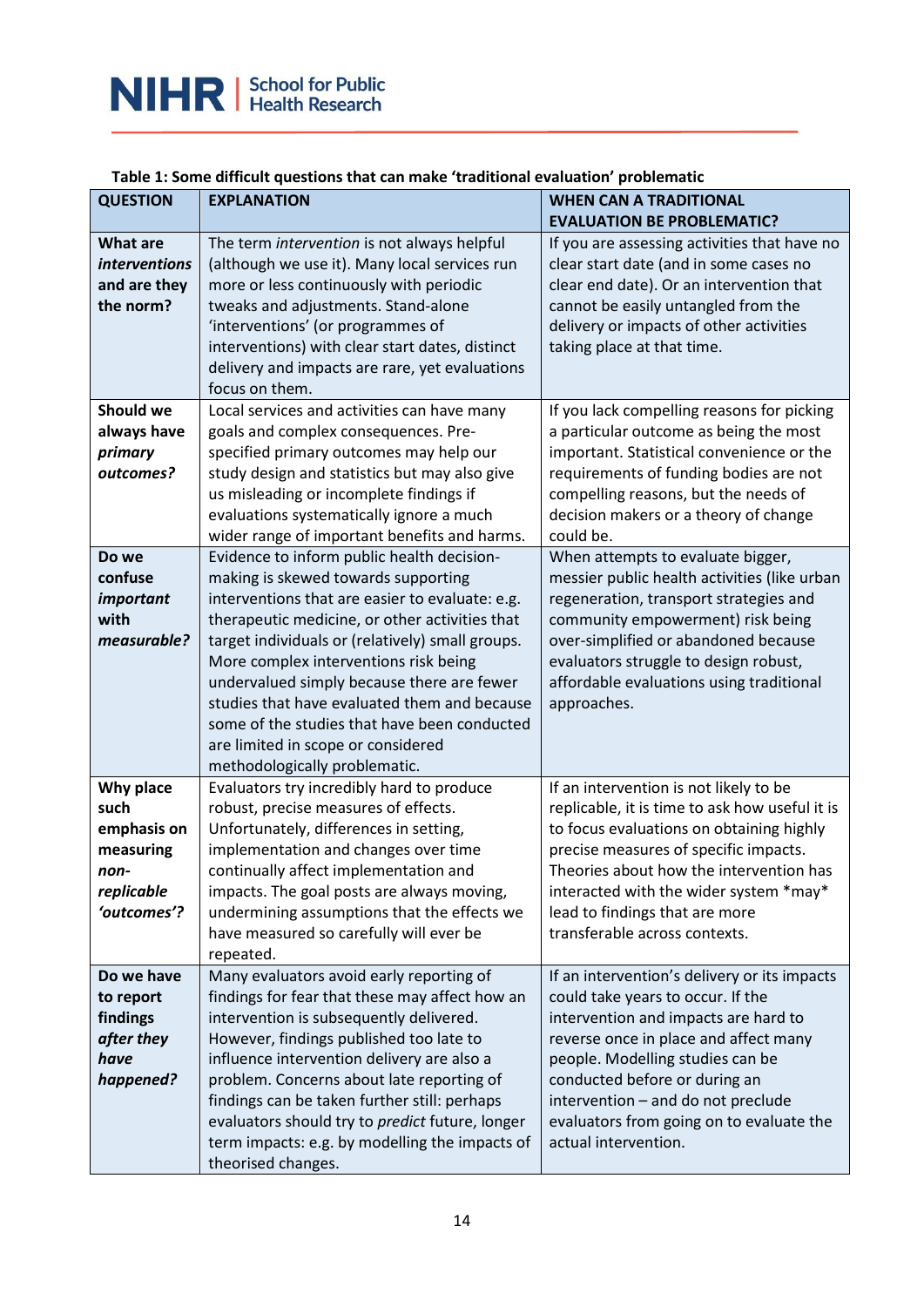

## **What types of systems evaluation methods are there?**

**Once you have decided that a systems evaluation is appropriate, there is still the question of what type of systems approach you should take.** 

Figure 5 summarises some of the main types of system evaluation methods currently used in public health evaluation – based on a review of the literature we conducted. They range from those that use more qualitative methods, to approaches that use quantitative data, compuational modelling or a mixture.

- 1. **Qualiative research with a systems lens**. An accessible way of using systems thinking in an evaluation is by incorporating it into qualitative research. This can involve wide sampling of participants from different parts of the system, asking about relationships and change and analysing how different parts of the system affect one another.
- 2. **Concept mapping.** There are different types of concept maps (and different names for those maps). Unlike network analysis below (which maps networks of individuals or organisations), concept maps can consider broader factors that influence a particular issue or present opportunities for change. They can be analysed qualitatively or be designed to form the basis of computational analysis. A map assessed qualitatively can be quite loosely drawn to capture whatever stakeholders agree to be important. Maps that form the basis of further modelling adhere to specific criteria, defining what kinds of elements and what types of relationships can be modelled.
- 3. **Network analysis.** Network analysis involves mapping how different people or organisations (or other 'agents') connect to one another. Uses include identifying the key influencers within a network, and whether some parts of a network are 'cut off'. Participants are asked questions about their relationships, which are then mapped out and can be analysed using quantitative methods. Some studies repeat the mapping process to show how a network changes over time. When the focus is on people or organisations, some use the term 'social network analysis' and call the network maps 'sociograms.'
- 4. **Systems dynamic modelling**. Systems dynamic models use computational models to examine how complex changes occur over time. Different scenarios can be tested by examining how a change in the value given to one part of a modelled system has a knock on effect across the wider system. These wider impacts may then feedback to influence the way the initial change occurs over time.
- 5. **Agent based modelling.** Agent based models are computational models that simulate the actions and interactions of autonomous agents (e.g. individual people) within a larger group. Agent based modelling can be used to test different scenarios and show how simple rules governing individual decisions can lead to complex, and at times counter-intuitive, population-level impacts over time.
- 6. **Other 'systems-friendly' approaches.** Studies in this category illustrate the methodological innovation taking place in public health systems science. Some involve adapting other evaluation approaches and applying a systems perspective to them.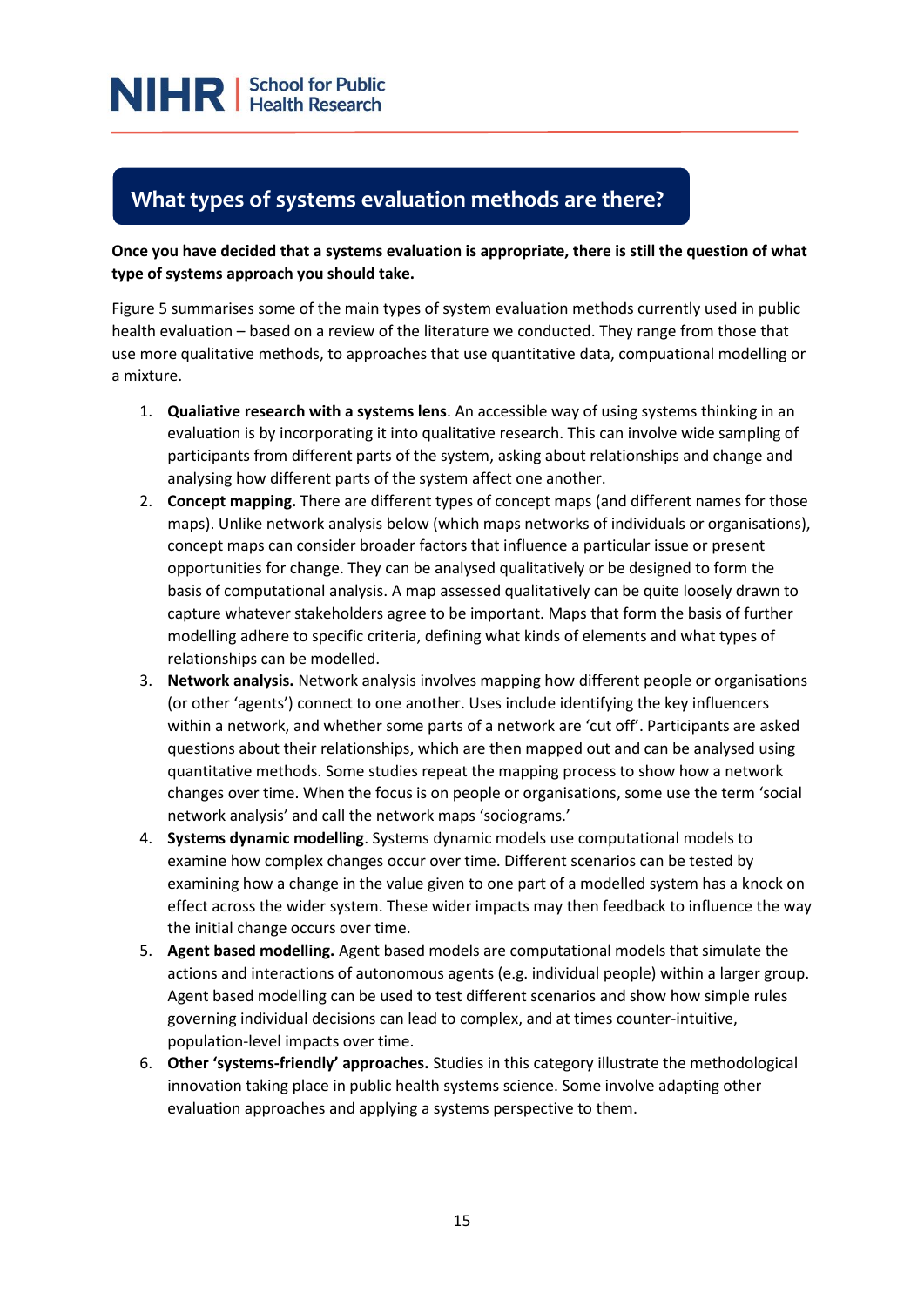# **NIHR** | School for Public

**Evaluators often use qualitative research in process evaluations to find out how and why things happen in the way they do. Evaluators with qualitative research skills can add a systems perspective by examining how a wider set of stake-holders experience and respond to interventions.** 

**A simple network analysis can help us understand how an intervention works:** 

**it diffuses (spreads), who is missed out. Asking key actors about their links to others and mapping** 

**map large networks and use sophisticated theoretical concepts** 

**and statistical techniques.**

**Concept mapping is an accessible way of examining problems and solutions from a systems perspective. Typically, a map can be drawn during a one-day stakeholder workshop although some studies are more resource intensive: e.g. involve follow-up consultations or multiple maps.** 



**This is where much of the exciting systems work takes place as new and old methods are created and adapted – often in a 'learn-asyou-go' approach. One real problem is that evaluators get so caught up in the methods, they may forget to report actual findings to inform practice!**

**SDM and ABM generally require expertise in relevant computational methods and system mapping. The level of technical skill and resource needed increases with the complexity of the model, especially when evaluators attempt to use actual, live data to inform their models. They are particularly useful for testing different hypothetical scenarios and identifying unexpected consequences that can emerge over time.**

#### **Figure 6: Different types of methods for systems evaluation**

There is no single or dominant 'systems approach' to public health evaluation. Rather than advocate for a single approach to systems evaluation, we believe continued innovation in this field is most helpful at this time. Nor is there a neat, consistent set of rules that determine which approach should be used to address what kind of systems question. The choice of approach will be governed not only by its methodological appropriateness, but also the level of expertise and resource required.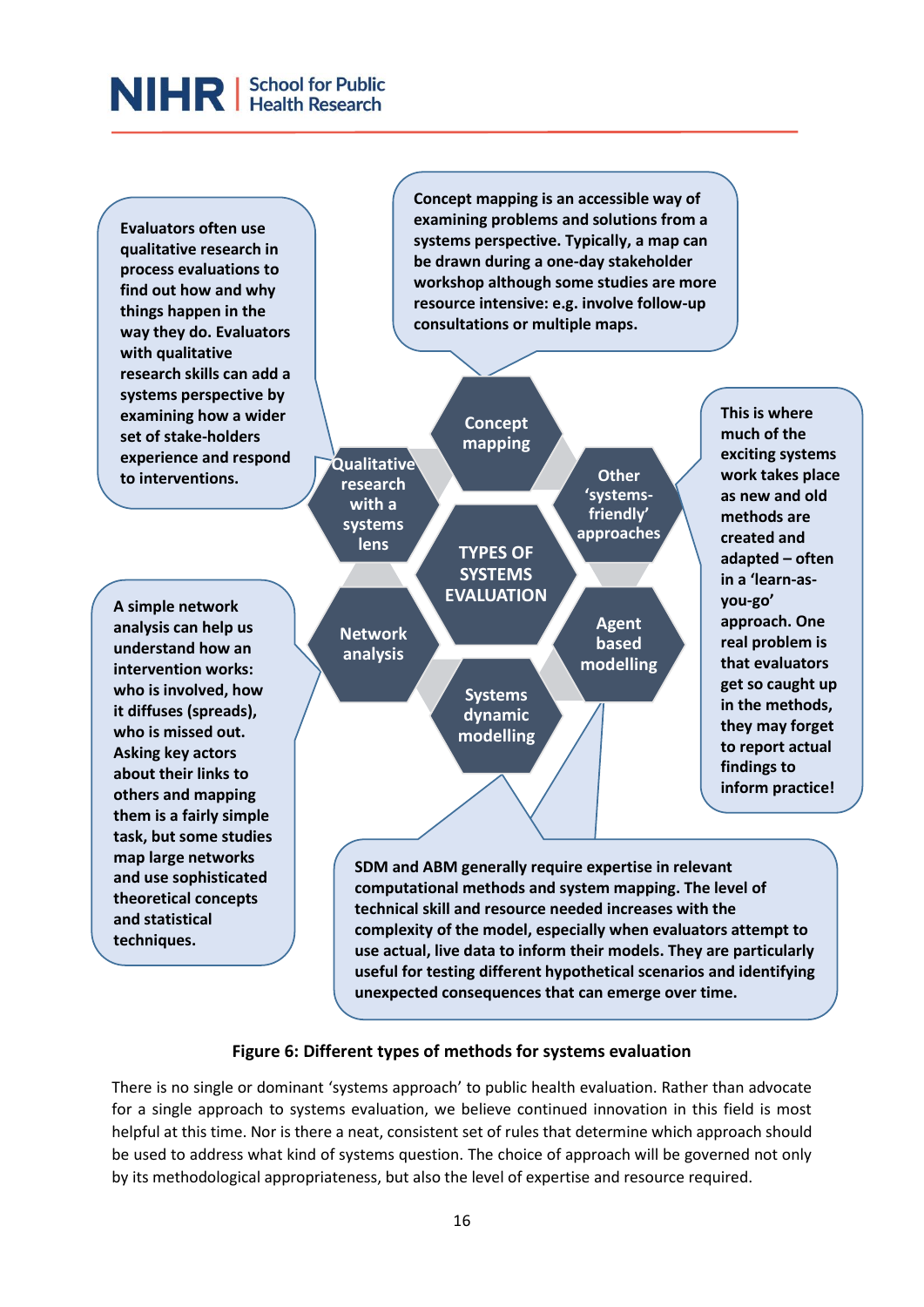

## **Reporting useful findings to guide decisions**

#### **If systems evaluations are to inform decision-making, the evaluators have to make sure that findings are produced in a way that people can understand and act upon them.**

If you look at some of the systems evaluations that have been published, it becomes apparent that whilst some have clear findings to inform policy and practice, others do not. Reasons for this include:

- Some authors choose to focus on the methodological implications of their work.
- Some state that their findings are not yet sound enough to inform real-world decisions. More data, more analysis or a bigger and better model are needed.
- Some suggest that the evaluation was only intended to inform participating stakeholders about the specific intervention being evaluated and that this has already been achieved.
- Some report so many findings that they (and the reader) get lost in the detail.

It is important that systems evaluations provide useful, practical findings, not least because the uncertainty associated with complexity can be (mis)used by vested interests as an excuse for postponing or avoiding some public health interventions. Below we provide some tips on the kinds of findings a systems evaluation can produce, based on studies we have reviewed.

- 1. **If your evaluation uses qualitative methods, you should have learned something about different perspectives.** Perhaps stakeholders have different goals and different understandings of how they can be achieved, reflecting divergent interests that may or may not be reconcilable. Perhaps your report can highlight insights into these different perspectives, describe how the activities of different stakeholders influence intervention implementation and impacts, or identify unforeseen consequences within the system.
- 2. **If your evaluation seeks to map factors that contribute to public health problems or identify possible solutions, which factors or solutions seem most important and most actionable?**  Consider how you will choose your most important findings. Often the simplest way is to ask stakeholders to attend an interpretive workshop – but be mindful of people's different perspectives and interests.
- 3. **If you have conducted a network analysis you might be able to shed light on an intervention's reach or how it spreads (diffuses) across an organisation or network.** Your analysis could test whether some types of relationship encourage diffusion more than others. Perhaps you have been trying to identify key gatekeepers who connect with, and so might influence, many other people. Or perhaps you identified cliques or isolated segments who are less likely to be influenced by changes taking place elsewhere.
- 4. **If you have modelled different scenarios, you can report on the most favourable and least favourable alternatives,** for example, that might mean exploring whether an intervention performs differently in different settings or for different populations. It may involve comparing different interventions, or examining how the impacts may change over time.

**Finally,** try condensing your findings into a single, plain English paragraph to tell a 'systems story' describing the most important things you have learned. The "**What? So what? Now what?**" framework described in Part 1 of this Guidance could help. Avoid just concluding that the findings are all 'extremely complex.' We already know that. Be wary of claiming that a problem is too complex for a simple intervention to change (simple interventions can impact on complex problems). A good evaluation report steers the reader through complexity and draws out key messages.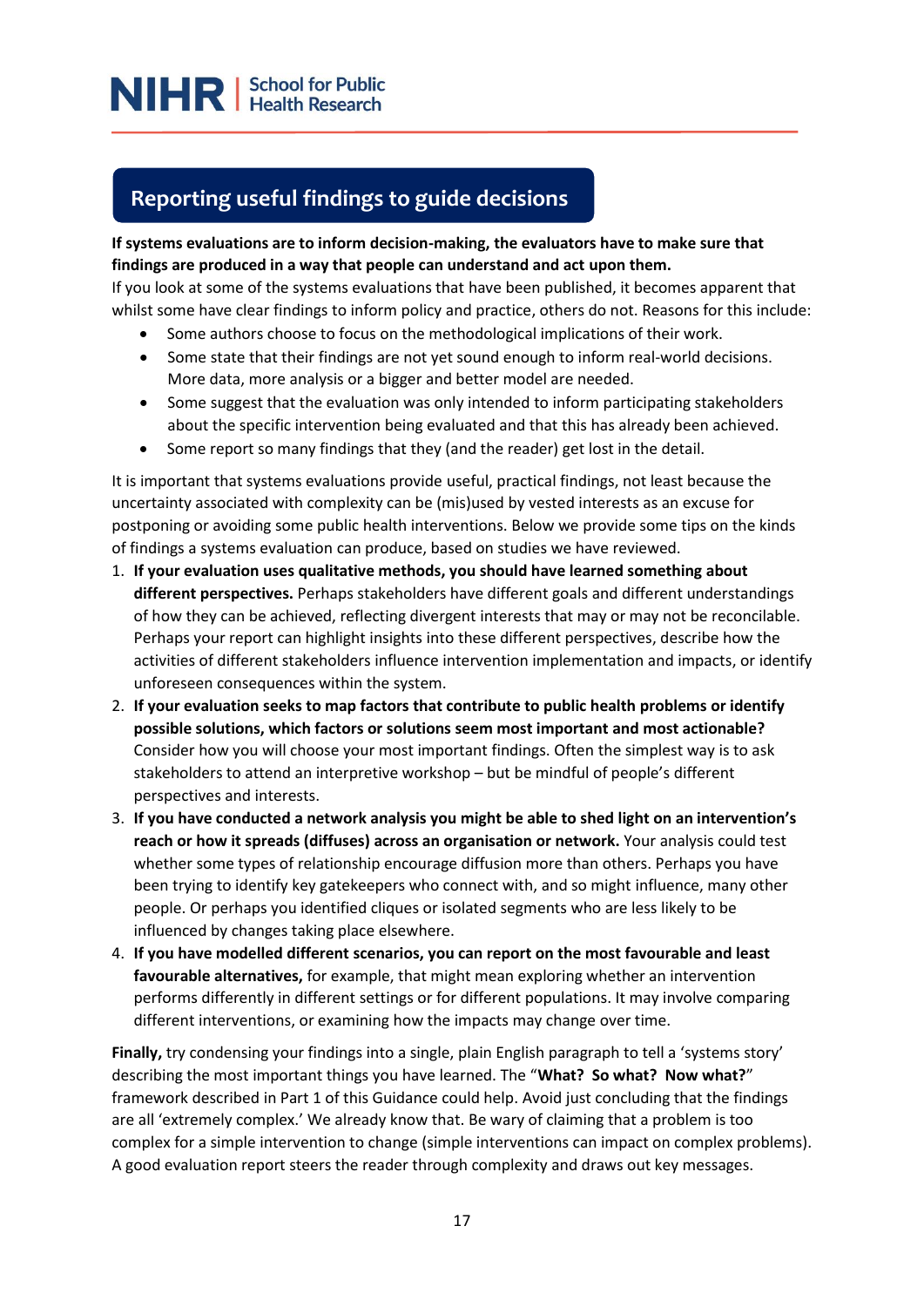

## **Key learning points**

- **When planning a systems evaluation, you should consider:**
	- o What decision requires new evidence to inform it?
	- o What the evaluation should focus on?
	- o Is a systems evaluation appropriate?
	- o What kind of systems methods should you use?
- **Pragmatic decisions about the resources available** (time, money, skill set, personnel, etc.) **will influence your evaluation plans.**

#### **Systems approaches can help you:**

- o Understand problems
- o Identify levers of change
- o Compare hypothetical scenarios

#### **Systems evaluations can focus on:**

- o Simple interventions (e.g. that change a single point of a system)
- o More complicated or complex interventions (e.g. that change many parts of a system – so-called 'whole system' interventions).
- $\circ$  Interventions that focus on changing relationships (e.g. by encouraging more joint working amongst stakeholders).
- **Not every intervention or activity needs to be evaluated,** and not every evaluation needs to be a systems evaluation.
- **There are 6 common systems approaches to evaluation:** qualitative research with a systems lens; concept mapping network analysis; systems dynamic modelling; agent based modelling; and other 'systems-friendly' appraoches.
- **Report useful findings or recommendations to inform practice.** Make clear the implications of your findings for public health decision makers.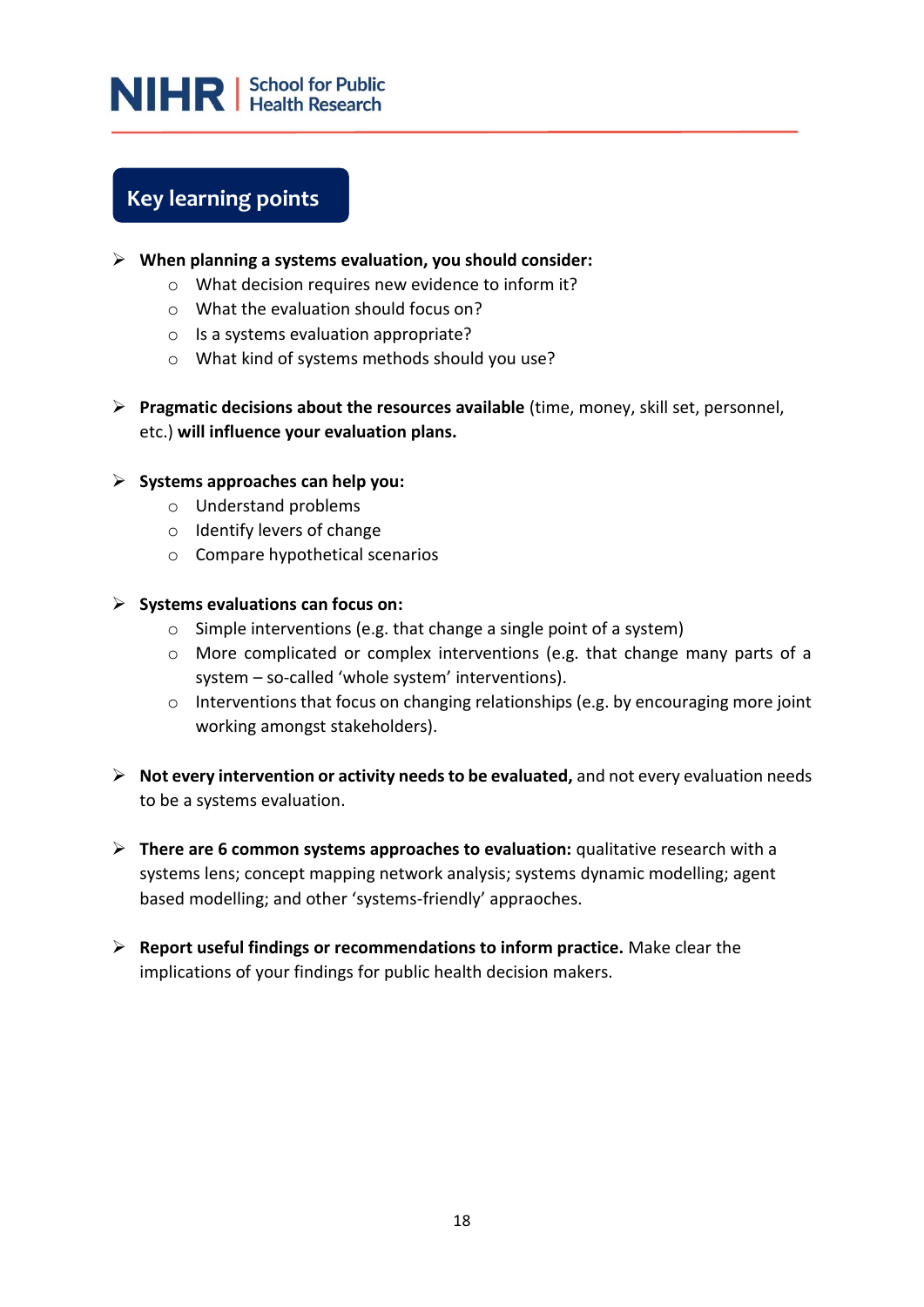

## **Selected bibliography**

**This Guidance is influenced by the work of many different systems thinkers, and by a review we conducted of previously published systems evaluations. Website links were correct at the time of writing (March 2019). Note some journal articles are open access whilst others require a subscription.**

#### *General*

Diez Roux A. Complex systems thinking and current impasses in health disparities research. American Journal of Public Health. 2011;101(9):1627-34.<https://ajph.aphapublications.org/doi/10.2105/AJPH.2011.300149>

Glouberman S, Zimmerman B. Complicated and Complex Systems: What Would Successful Reform of Medicare Look Like? Ottawa: Discussion paper No 8. Commission on the Future of Health Care in Canada, 2002. [https://www.alnap.org/system/files/content/resource/files/main/complicatedandcomplexsystems](https://www.alnap.org/system/files/content/resource/files/main/complicatedandcomplexsystems-zimmermanreport-medicare-reform.pdf)[zimmermanreport-medicare-reform.pdf](https://www.alnap.org/system/files/content/resource/files/main/complicatedandcomplexsystems-zimmermanreport-medicare-reform.pdf)

Hawe P, Shiell A, Riley T. Theorising interventions as events in systems. American Journal of Community Psychology. 2009;43(3-4):267-76. <https://onlinelibrary.wiley.com/doi/full/10.1007/s10464-009-9229-9>

Finegood DT, Merth TD, Rutter H. Implications of the foresight obesity system map for solutions to childhood obesity. Obesity. 2010;18(S1):S13-S6. DOI: [10.1038/oby.2009.426](https://doi.org/10.1038/oby.2009.426)

Gates EF. Making sense of the emerging conversation in evaluation about systems thinking and complexity science. Evaluation and Program Planning. 2016;59:62-73. DOI[: 10.1016/j.evalprogplan.2016.08.004](https://doi.org/10.1016/j.evalprogplan.2016.08.004)

Green J, Perkins C, Steinbach R, Edwards P. Reduced street lighting at night and health: A rapid appraisal of public views in England and Wales. Health & Place. 2015;34:171-80. <https://doi.org/10.1016/j.healthplace.2015.05.011>

Luke DA, Stamatakis KA. Systems science methods in public health: Dynamics, networks, and agents. Annual Review of Public Health. 2012;33:357-76. DOI: [10.1146/annurev-publhealth-031210-101222](https://doi.org/10.1146/annurev-publhealth-031210-101222)

Meadows DH, Wright D. Thinking in Systems: A Primer. White River Junction, Vermont: Chelsea Green Publishing; 2008[. https://wtf.tw/ref/meadows.pdf](https://wtf.tw/ref/meadows.pdf)

Orton L, Halliday E, Collins M, Egan M, Lewis S, Ponsford R, et al. Putting context centre stage: evidence from a systems evaluation of an area based empowerment initiative in England. Critical Public Health. 2017;27(4):477- 89.<https://doi.org/10.1080/09581596.2016.1250868>

Peters DH. The application of systems thinking in health: why use systems thinking? Health Research Policy and Systems. 2014;12(1):51[. https://doi.org/10.1186/1478-4505-12-51](https://doi.org/10.1186/1478-4505-12-51)

Petticrew M, Katikireddi SV, Knai C, Cassidy R, Maani Hessari N, Thomas J, et al. 'Nothing can be done until everything is done': the use of complexity arguments by food, beverage, alcohol and gambling industries. Journal of Epidemiology and Community Health. 2017;71(11):1078-83[. http://dx.doi.org/10.1136/jech-2017-](http://dx.doi.org/10.1136/jech-2017-209710) [209710](http://dx.doi.org/10.1136/jech-2017-209710)

Rutter H, Savona N, Glonti K, Bibby J, Cummins S, Finegood DT, et al. The need for a complex systems model of evidence for public health. The Lancet. 2017;390(10112):2602-4. [https://doi.org/10.1016/S0140-](https://doi.org/10.1016/S0140-6736(17)31267-9) [6736\(17\)31267-9](https://doi.org/10.1016/S0140-6736(17)31267-9)

Shiell A, Hawe P, Gold L. Complex interventions or complex systems? Implications for health economic evaluation. British Medical Journal. 2008;336(7656):1281-3. DOI: [10.1136/bmj.39569.510521.AD](https://dx.doi.org/10.1136%2Fbmj.39569.510521.AD)

Walton M. Expert views on applying complexity theory in evaluation: Opportunities and barriers. Evaluation. 2016;22(4):410-23.<https://doi.org/10.1177/1356389016667890>